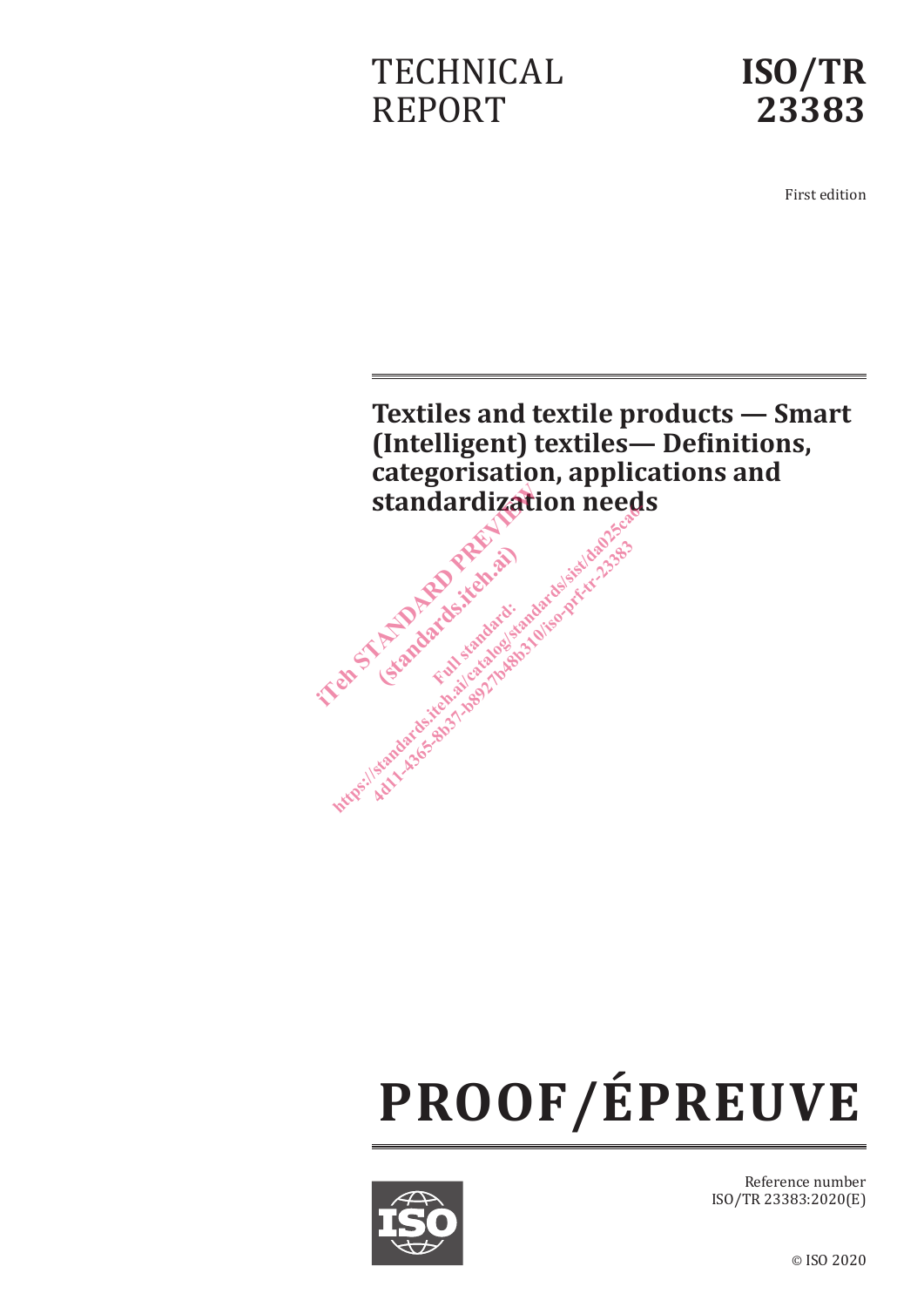



### **COPYRIGHT PROTECTED DOCUMENT**

#### © ISO 2020

All rights reserved. Unless otherwise specified, or required in the context of its implementation, no part of this publication may be reproduced or utilized otherwise in any form or by any means, electronic or mechanical, including photocopying, or posting on the internet or an intranet, without prior written permission. Permission can be requested from either ISO at the address below or ISO's member body in the country of the requester.

ISO copyright office CP 401 • Ch. de Blandonnet 8 CH-1214 Vernier, Geneva Phone: +41 22 749 01 11 Fax: +41 22 749 09 47 Email: copyright@iso.org Website: www.iso.org

Published in Switzerland

#### **PROOF/ÉPREUVE**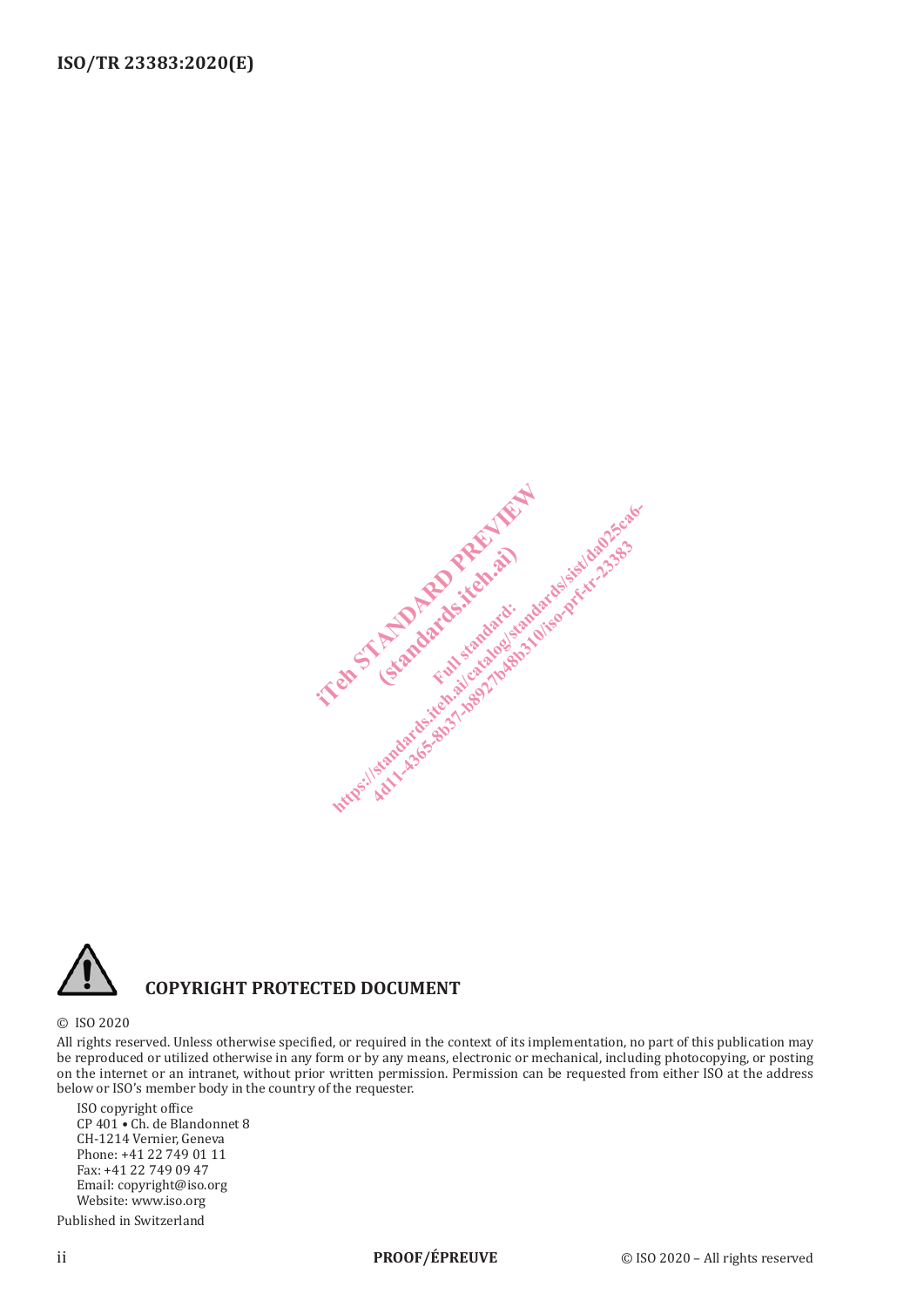## **Contents**

| . .<br>×<br>۹<br>×<br>×<br>v |
|------------------------------|
|------------------------------|

| 1 |                                                                                                                                                                                                                                     |                                                                                                                                                                                                                                                                                             |  |  |  |
|---|-------------------------------------------------------------------------------------------------------------------------------------------------------------------------------------------------------------------------------------|---------------------------------------------------------------------------------------------------------------------------------------------------------------------------------------------------------------------------------------------------------------------------------------------|--|--|--|
|   | 2                                                                                                                                                                                                                                   |                                                                                                                                                                                                                                                                                             |  |  |  |
| 3 |                                                                                                                                                                                                                                     |                                                                                                                                                                                                                                                                                             |  |  |  |
| 4 | Functional and smart textile products <b>Execution</b> 2                                                                                                                                                                            |                                                                                                                                                                                                                                                                                             |  |  |  |
|   | 4.1                                                                                                                                                                                                                                 |                                                                                                                                                                                                                                                                                             |  |  |  |
|   |                                                                                                                                                                                                                                     | 4.1.1                                                                                                                                                                                                                                                                                       |  |  |  |
|   |                                                                                                                                                                                                                                     | 4.1.2                                                                                                                                                                                                                                                                                       |  |  |  |
|   |                                                                                                                                                                                                                                     | 4.1.3                                                                                                                                                                                                                                                                                       |  |  |  |
|   |                                                                                                                                                                                                                                     | 4.1.4                                                                                                                                                                                                                                                                                       |  |  |  |
|   |                                                                                                                                                                                                                                     | Thermally conductive textile product<br>Thermally radiative (emissive) textile products<br>3<br>Optically conductive textile products<br>3<br>Fluorescent textile products<br>3<br>3<br>2<br>3<br>2<br>2<br>3<br>2<br>2<br>3<br>2<br>2<br>3<br>2<br>3<br>2<br>3<br>2<br>3<br>2<br><br>4.1.5 |  |  |  |
|   |                                                                                                                                                                                                                                     | 4.1.6                                                                                                                                                                                                                                                                                       |  |  |  |
|   |                                                                                                                                                                                                                                     | 4.1.7                                                                                                                                                                                                                                                                                       |  |  |  |
|   |                                                                                                                                                                                                                                     | 4.1.8 Textile products eleasing substances<br>Smart (intelligent) textile products<br>4.2.1 General 4.2.2 Chromic textile products<br>4.2.2 Chromic textile products<br>5<br>4.2.3 Phase change textile products                                                                            |  |  |  |
|   | 4.2                                                                                                                                                                                                                                 |                                                                                                                                                                                                                                                                                             |  |  |  |
|   |                                                                                                                                                                                                                                     |                                                                                                                                                                                                                                                                                             |  |  |  |
|   |                                                                                                                                                                                                                                     |                                                                                                                                                                                                                                                                                             |  |  |  |
|   |                                                                                                                                                                                                                                     |                                                                                                                                                                                                                                                                                             |  |  |  |
|   |                                                                                                                                                                                                                                     | 4.2.4                                                                                                                                                                                                                                                                                       |  |  |  |
|   |                                                                                                                                                                                                                                     | 4.2.5                                                                                                                                                                                                                                                                                       |  |  |  |
|   |                                                                                                                                                                                                                                     | Super-absorbing polymers and gets is self-continuous continuous contract of<br>4.2.6                                                                                                                                                                                                        |  |  |  |
|   |                                                                                                                                                                                                                                     | Auxetic textile products Av 02 3 Av manus and the contract of the products 7<br>4.2.7                                                                                                                                                                                                       |  |  |  |
|   |                                                                                                                                                                                                                                     | 4.2.8                                                                                                                                                                                                                                                                                       |  |  |  |
|   |                                                                                                                                                                                                                                     | Piezoelectric textile products.<br>4.2.9                                                                                                                                                                                                                                                    |  |  |  |
|   |                                                                                                                                                                                                                                     | 4.2.10                                                                                                                                                                                                                                                                                      |  |  |  |
|   |                                                                                                                                                                                                                                     | 4.2.11                                                                                                                                                                                                                                                                                      |  |  |  |
|   |                                                                                                                                                                                                                                     | 4.2.12                                                                                                                                                                                                                                                                                      |  |  |  |
|   |                                                                                                                                                                                                                                     | 4.2.13                                                                                                                                                                                                                                                                                      |  |  |  |
|   |                                                                                                                                                                                                                                     | 4.2.14                                                                                                                                                                                                                                                                                      |  |  |  |
| 5 |                                                                                                                                                                                                                                     | Smart textile systems $x^{\alpha}$ , $x^{\alpha}$                                                                                                                                                                                                                                           |  |  |  |
|   | 5.1                                                                                                                                                                                                                                 |                                                                                                                                                                                                                                                                                             |  |  |  |
|   |                                                                                                                                                                                                                                     | 5.1.1                                                                                                                                                                                                                                                                                       |  |  |  |
|   |                                                                                                                                                                                                                                     | Systems without energy or communication function (NoE-NoCom) 11<br>5.1.2                                                                                                                                                                                                                    |  |  |  |
|   |                                                                                                                                                                                                                                     | Systems with energy function, but without communication function<br>5.1.3                                                                                                                                                                                                                   |  |  |  |
|   |                                                                                                                                                                                                                                     |                                                                                                                                                                                                                                                                                             |  |  |  |
|   |                                                                                                                                                                                                                                     | Systems with communication function but without energy function (noE-Com)11<br>5.1.4                                                                                                                                                                                                        |  |  |  |
|   |                                                                                                                                                                                                                                     | 5.1.5                                                                                                                                                                                                                                                                                       |  |  |  |
|   | 5.2                                                                                                                                                                                                                                 |                                                                                                                                                                                                                                                                                             |  |  |  |
|   |                                                                                                                                                                                                                                     | 5.2.1                                                                                                                                                                                                                                                                                       |  |  |  |
|   |                                                                                                                                                                                                                                     | Occupational safety application: work wear and protective clothing  13<br>5.2.2                                                                                                                                                                                                             |  |  |  |
|   |                                                                                                                                                                                                                                     | 5.2.3                                                                                                                                                                                                                                                                                       |  |  |  |
|   |                                                                                                                                                                                                                                     | 5.2.4<br>Garment based on thermal control by phase change materials (PCM) 14                                                                                                                                                                                                                |  |  |  |
|   |                                                                                                                                                                                                                                     | 5.2.5                                                                                                                                                                                                                                                                                       |  |  |  |
|   |                                                                                                                                                                                                                                     | 5.2.6                                                                                                                                                                                                                                                                                       |  |  |  |
|   |                                                                                                                                                                                                                                     | 5.2.7                                                                                                                                                                                                                                                                                       |  |  |  |
| 6 | Considerations for standardization <u>manual construction</u> and the set of the set of the set of the set of the set of the set of the set of the set of the set of the set of the set of the set of the set of the set of the set |                                                                                                                                                                                                                                                                                             |  |  |  |
|   | 6.1                                                                                                                                                                                                                                 |                                                                                                                                                                                                                                                                                             |  |  |  |
|   | 6.2                                                                                                                                                                                                                                 |                                                                                                                                                                                                                                                                                             |  |  |  |
|   | 6.3                                                                                                                                                                                                                                 |                                                                                                                                                                                                                                                                                             |  |  |  |
|   | 6.4                                                                                                                                                                                                                                 |                                                                                                                                                                                                                                                                                             |  |  |  |
|   | 6.5                                                                                                                                                                                                                                 |                                                                                                                                                                                                                                                                                             |  |  |  |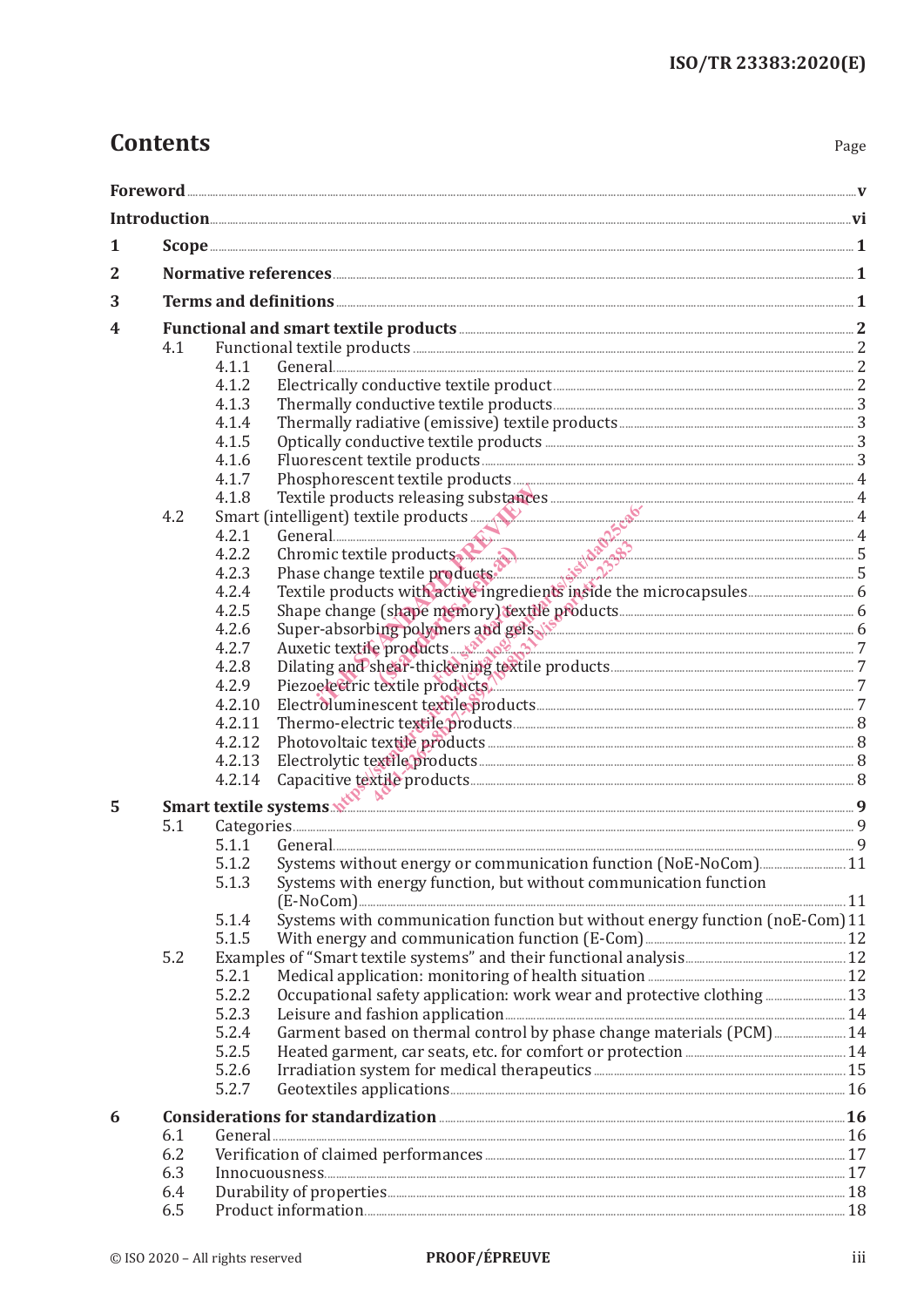#### **ISO/TR 23383:2020(E)**

| 6.b |       |                                                                                                                                                                                                                                                                                                                                                                                           | 1 Q |
|-----|-------|-------------------------------------------------------------------------------------------------------------------------------------------------------------------------------------------------------------------------------------------------------------------------------------------------------------------------------------------------------------------------------------------|-----|
| 6.7 |       | Examples of possible standardization of smart (intelligent) textile products and                                                                                                                                                                                                                                                                                                          |     |
|     |       | $\textbf{systems} \textit{} \textit{} \textit{} \textit{} \textit{} \textit{} \textit{} \textit{} \textit{} \textit{} \textit{} \textit{} \textit{} \textit{} \textit{} \textit{} \textit{} \textit{} \textit{} \textit{} \textit{} \textit{} \textit{} \textit{} \textit{} \textit{} \textit{} \textit{} \textit{} \textit{} \textit{} \textit{} \textit{} \textit{} \textit{} \textit{$ | 19  |
|     | 6.7.1 |                                                                                                                                                                                                                                                                                                                                                                                           |     |
|     | 6.7.2 |                                                                                                                                                                                                                                                                                                                                                                                           |     |
|     |       |                                                                                                                                                                                                                                                                                                                                                                                           | フフ  |

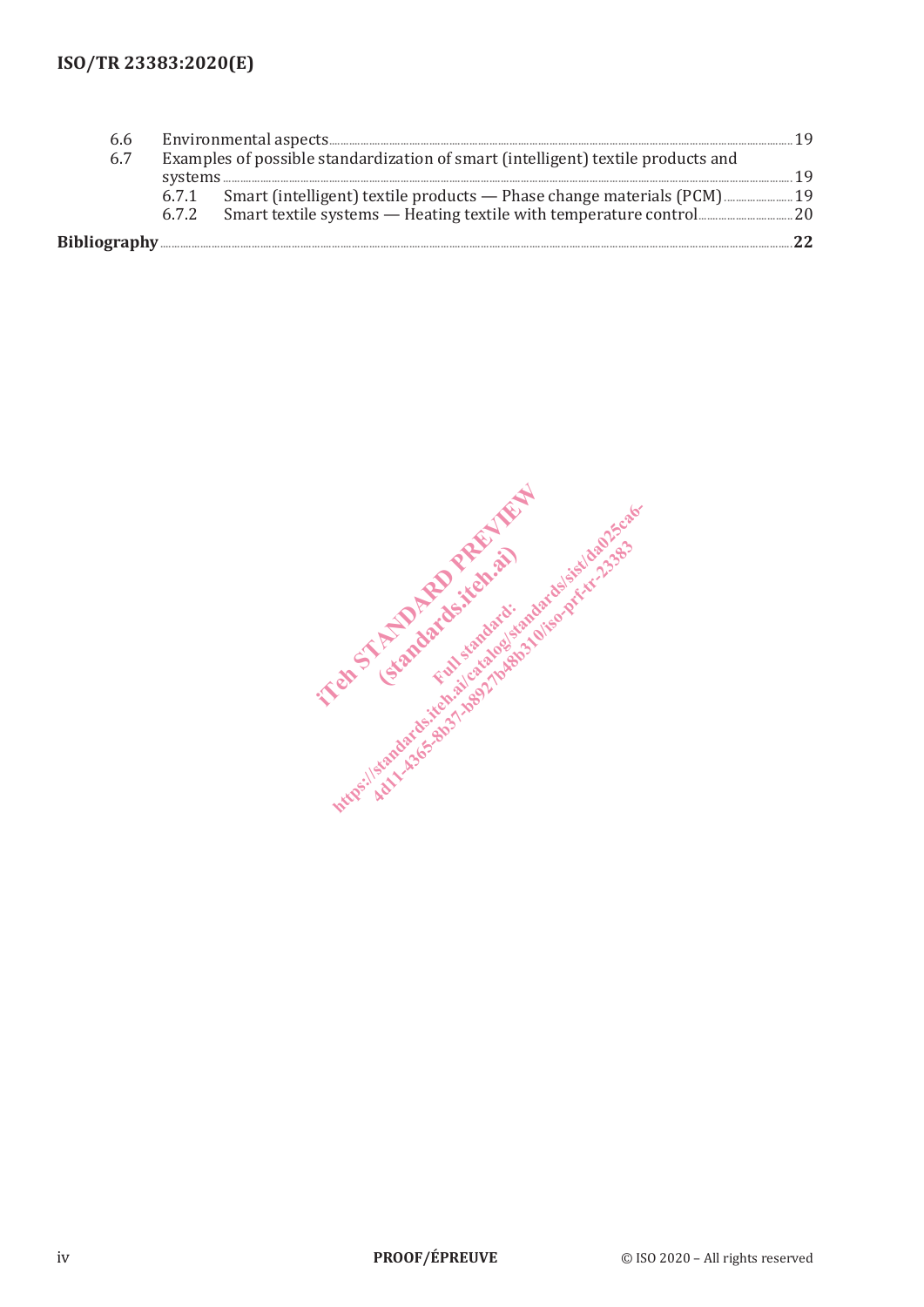## **Foreword**

ISO (the International Organization for Standardization) is a worldwide federation of national standards bodies (ISO member bodies). The work of preparing International Standards is normally carried out through ISO technical committees. Each member body interested in a subject for which a technical committee has been established has the right to be represented on that committee. International organizations, governmental and non-governmental, in liaison with ISO, also take part in the work. ISO collaborates closely with the International Electrotechnical Commission (IEC) on all matters of electrotechnical standardization.

The procedures used to develop this document and those intended for its further maintenance are described in the ISO/IEC Directives, Part 1. In particular, the different approval criteria needed for the different types of ISO documents should be noted. This document was drafted in accordance with the editorial rules of the ISO/IEC Directives, Part 2 (see www.iso.org/directives).

Attention is drawn to the possibility that some of the elements of this document may be the subject of patent rights. ISO shall not be held responsible for identifying any or all such patent rights. Details of any patent rights identified during the development of the document will be in the Introduction and/or on the ISO list of patent declarations received (see www.iso.org/patents).

Any trade name used in this document is information given for the convenience of users and does not constitute an endorsement.

For an explanation of the voluntary nature of standards, the meaning of ISO specific terms and expressions related to conformity assessment, as well as information about ISO's adherence to the World Trade Organization (WTO) principles in the Technical Barriers to Trade (TBT), see www.iso.org/<br>iso/foreword.html. iso/foreword.html. arations received (see WWW.50.01g)<br>s document is information given for<br>woluntary nature of standards, the<br>formity assessment, as well as information of the Technical Bandard<br>d by Technical Committee 450/TC 3<br>in this docume ry nature of standards Ful state regin hocument is information given for the convertion of standards, the meaning mity assessment, as well as information and the meaning of the Technical Barriers to Transport of the Technical Committee 4SO/TC 38, Textiles.

This document was prepared by Technical Committee ISO/TC 38, *Textiles*.

Any feedback or questions on this document should be directed to the user's national standards body. A complete listing of these bodies can be found at www.iso.org/members.html.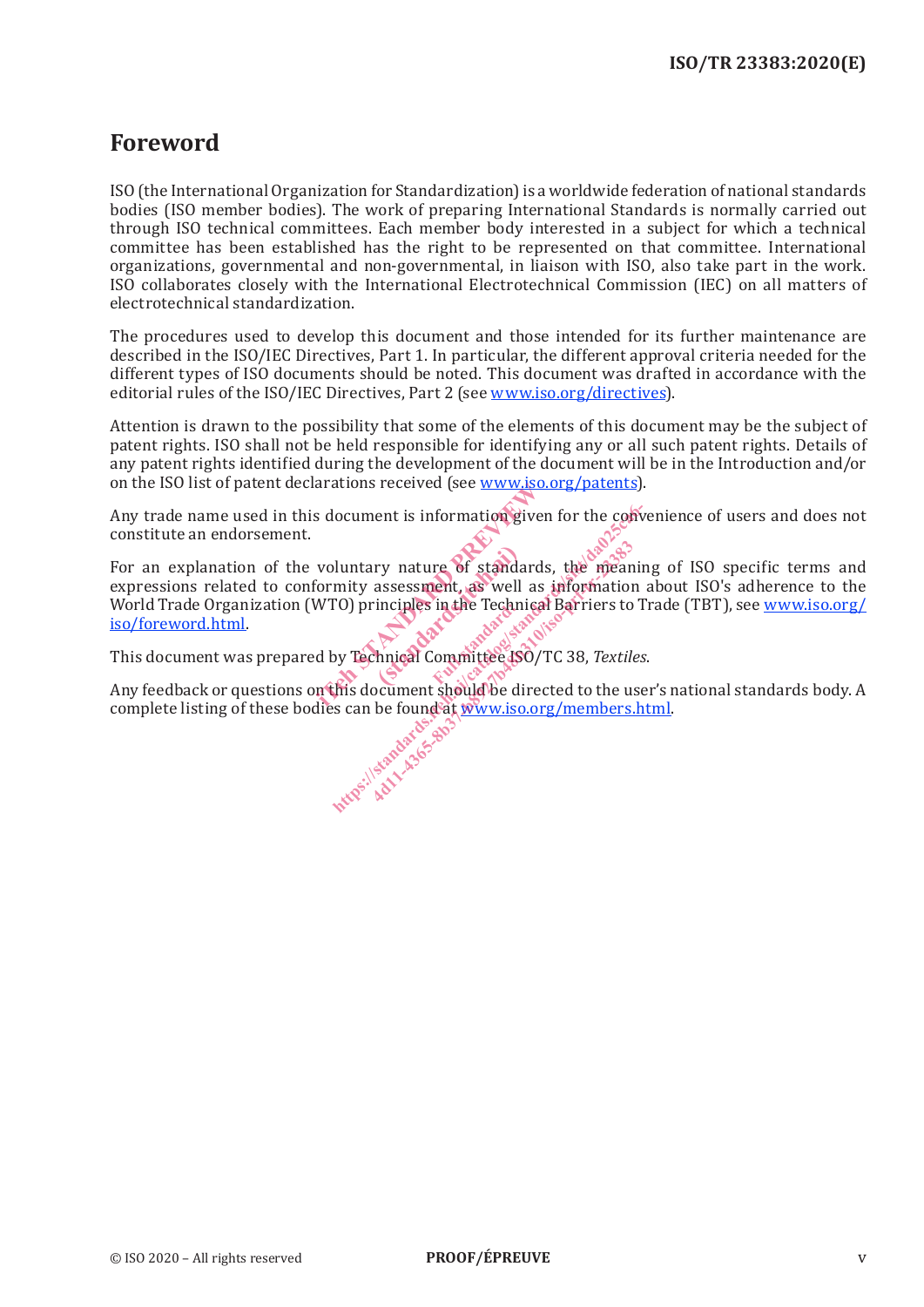## **Introduction**

Terms like "smart textile" and "intelligent textile" mean different things to different people. However, there is a common agreement that these are textiles or textile products that possess additional intrinsic and functional properties not normally associated with traditional textiles.

Although adjectives such as "smart" or "intelligent" are mainly intended for marketing purposes, more technically correct definitions will not prevent the use of this terminology by textile manufacturers or by the general public. Nor will the unintended inclusion of "non-smart" products make products any less safe or fit for purpose.

The standardization of smart textiles or smart textile products or systems is not straightforward because it involves an overlap between the standardization of the "traditional" textile product, e.g. a fire fighter's jacket, and the standardization of the additional intrinsic functional properties of the "smart product". This overlap can manifest itself in a number of areas, possibly including:

- Expertise: the knowledge and experience of standardization for the textile properties and for the additional properties (temperature sensing, variable thermal insulation properties) can come from different unrelated standardization groups. To take the above example, there should be input from standardization groups working in the areas of textiles, medical devices and electric or electronic devices.
- Testing: there is a need to test the additional functional properties to specific textile test standards and vice versa. Again, with the same example, the electronic elements should be assessed for their resistance to cleaning and the textile elements need to be tested for electrical safety.
- Unexpected and/or unintended synergies: these might result from the combination of technologies<br>in smart textiles and need be recognized and addressed by standardization, wherever possible. For<br>example, the presence of c in smart textiles and need be recognized and addressed by standardization, wherever possible. For example, the presence of conductive fibres to incorporate a personal stereo into a smart raincoat might increase the risk of the wearer suffering a lightning-strike in a thunderstorm. This is despite the fact that neither rainwear nor personal stereos, when separate, need to be assessed against this risk. in the areas of textiles, medical of<br>the additional functional properties<br>same example, the electronic elements<br>textile elements need to be tested for<br>a synergies. these might result from<br>ecognized and addressed by standar ional functional prop<br>(sample, the electronic<br>ements need to be te<br>ies: these might result<br>and addressed by<br>es to mcorporate a per<br>(alightning-strike in tional functional properties to speci<br>
xample, the electronic elements sho<br>
lements need to be tested for electric<br>
ies: these might result from the con<br>
ed and addressed by standardization<br>
es to mcorporate a personal ste
- Legislation: Certain textile product groups,  $\mathcal{E}(\mathcal{L})$  protective clothing, geotextiles or textile floor coverings, are in addition subject to specific national and/ or regional legislation. It can be necessary to simultaneously address the requirements of legislation covering more than one product category. For example, a "classic" fire fighter's suit needs comply with the requirements for personal protective equipment, whereas a "smart" fire fighter's suit with built-in electronic and ICT features should also comply with the applicable provisions for electronic equipment and ICT. Conformity assessment will therefore need to follow the conformity assessment schemes for all applicable legal provisions. readditional functional properties to specific<br>trile elements need to be tested for electrica<br>trile elements need to be tested for electrica<br>ynergies. these might result from the combi<br>ognized and addressed by standardizat

The purpose of this document is to identify the considerations that need to be addressed when writing standards for smart textiles or applying existing standards to them. This information can be of use to:

- end-users, in determining whether a product has indeed been fully assessed;
- conformity assessment bodies, as a guide towards assessing products according to the appropriate standards;
- specification writers, as a guide to writing new specific standards for smart textiles;
- manufacturers of smart textiles, to advise them on appropriate product testing and on suitable ways to substantiate product claims;
- market surveillance authorities, to help in the assessment of product claims, product safety and fitness for purpose.

The factual information in this document is available elsewhere in a more comprehensive form and each individual item will inevitably be common knowledge to at least one group of readers. The aim of this document is to guide readers through those areas, with which they are not familiar, and to direct them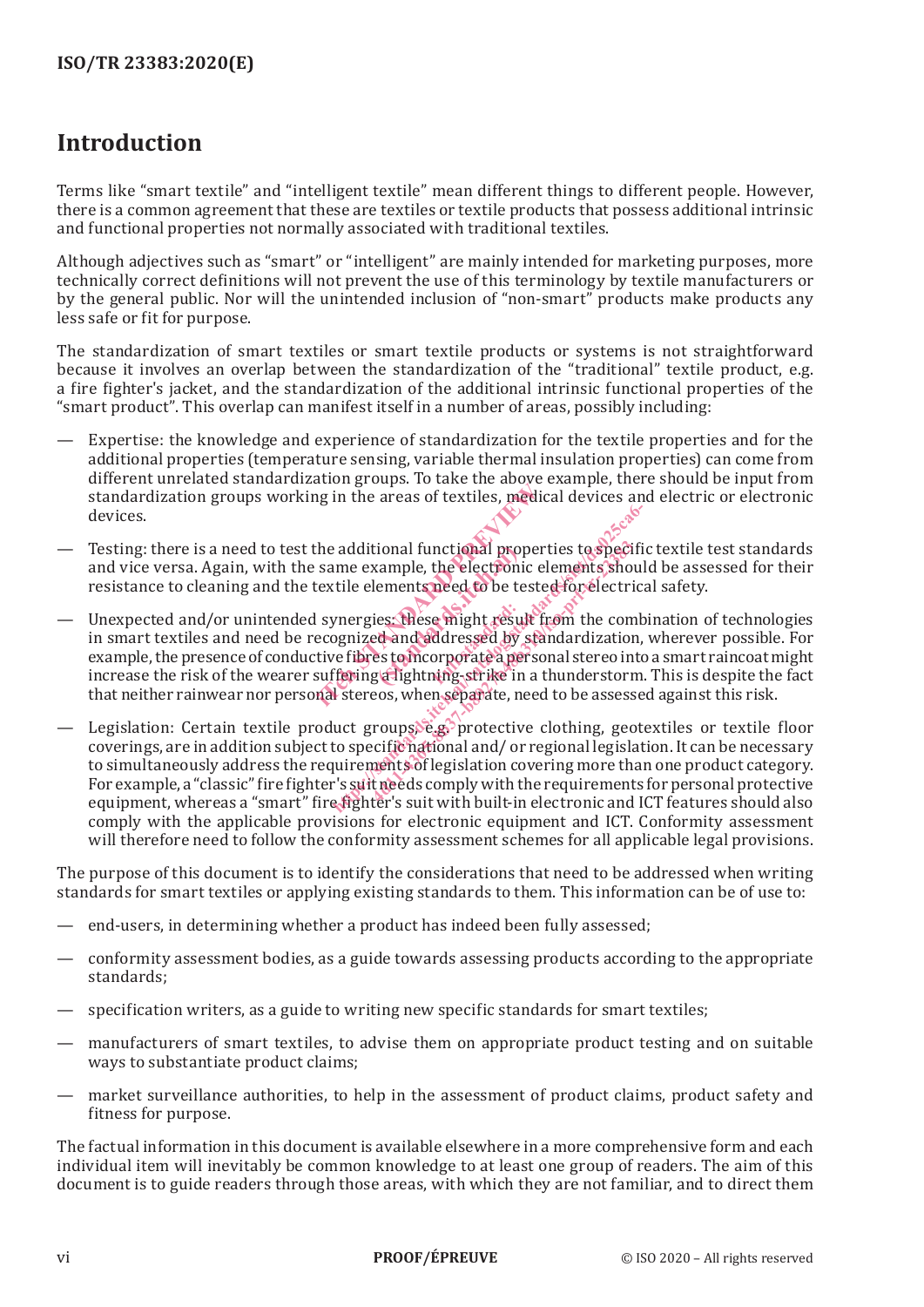towards further, more specialized reading. In accordance with ISO rules, this document is intended to be reviewed regularly to keep it in line with technical and market evolutions.

in Standard Preview individual (Standards.iteh.ai) https://standards.iteh.ai/catalog/sist/dandards.item.ai/catalogy.ca6-353833.html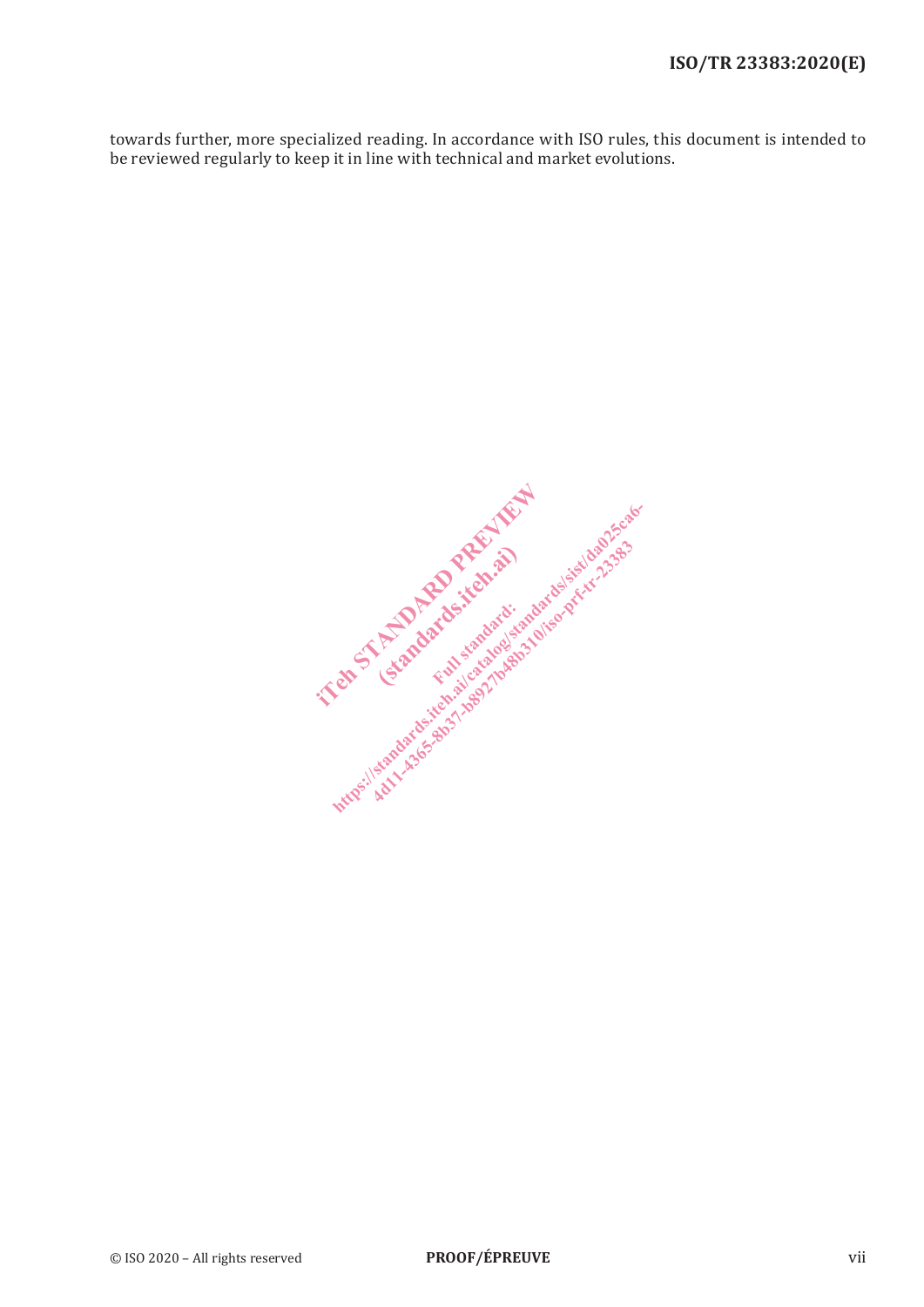IT IN 1991 / SOMETHING ASSAULT AND MANUSCRIPTION OF THE VALUE OF THE VALUE OF THE VALUE OF THE VALUE OF THE VALUE OF THE VALUE OF THE VALUE OF THE VALUE OF THE VALUE OF THE VALUE OF THE VALUE OF THE VALUE OF THE VALUE OF T Tem of A Property in the A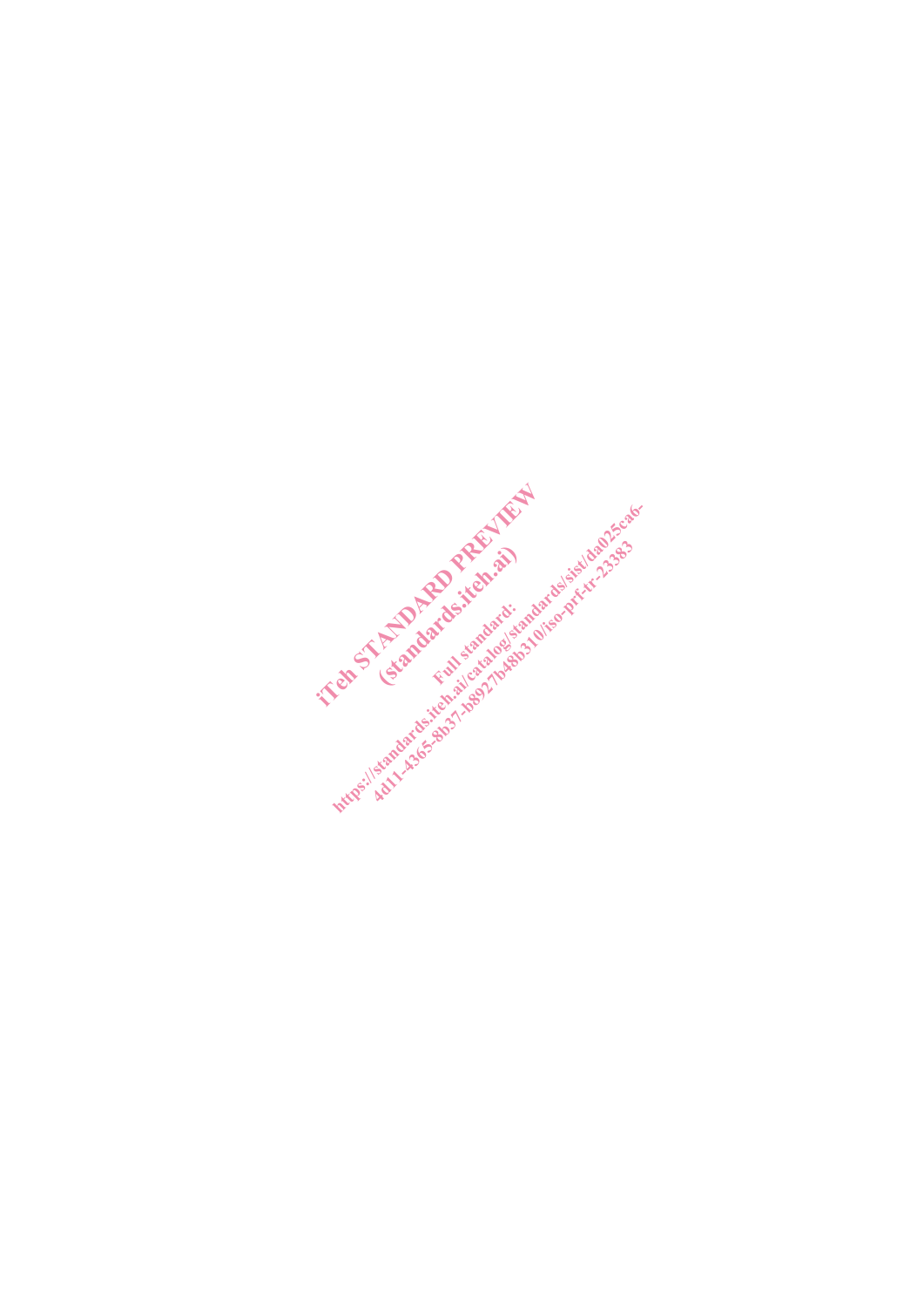## **Textiles and textile products — Smart (Intelligent) textiles— Definitions, categorisation, applications and standardization needs**

#### **1 Scope**

This document provides definitions in the field of "smart" textiles and textile products as well as a categorization of different types of smart textiles. It describes briefly the current stage of development of these products and their application potential and gives indications on preferential standardization needs.

#### **2 Normative references**

There are no normative references in this document.

#### **3 Terms and definitions**

For the purposes of this document, the following terms and definitions apply.

ISO and IEC maintain terminological databases for use in standardization at the following addresses:<br>
— ISO Online browsing platform: available at https://www.iso.org/obp<br>
— IEC Electropedia: available at http://www.electr

- ISO Online browsing platform; available at https://www.iso.org/obp
- IEC Electropedia: available at http://www.electropedia.org/ Frences in this document.<br> **STANDARD PREVIEW STANDARD PREVIEW AND ARRANGEMENT CONSUMING THE STANDARD PREVIEW WAS STANDARD PREVIEW WAS ARRANGEMENT CONSULTED A PARTICIPAL CONSULTED AND REVIEW OF THE STANDARD PREVIEW OF THE S** the following terms at a databases for use in

#### **3.1**

#### **textile fibre**

unit of matter characterised by its flexibility, fineness and high ratio of length to maximum transverse dimension, which render it suitable for textile applications http://www.electmobia.org/objectmobia.org/sistem.ai/catalogical databases for use in standardization<br>orm: available at https://www.iso.org/obp<br>eat http://www.electmobedia.org/<br>y its flexibility, fineness and high ratio of

[SOURCE: Regulation EU 1007/2011, Article 3, 1. (b), (i)]

#### **3.2**

#### **textile product**

product made of *textile fibres* (3.1), yarns and/ or fabrics and intended to be used, as such or in conjunction with other textile or non-textile elements

#### **3.3**

#### **functional textile product**

textile product to which a specific function is added by means of material, composition, construction and/or finishing (applying additives, etc.)

#### **3.4**

#### **smart textile product intelligent textile product interactive textile product**

*functional textile product* (3.3) which interacts reversibly with its environment, or responds or adapts to changes in the environment

Note 1 to entry: The term "smart textile" can refer to either a "smart textile product" or a "smart textile system". Only the context, in which the term is used, determines which one of the two is intended.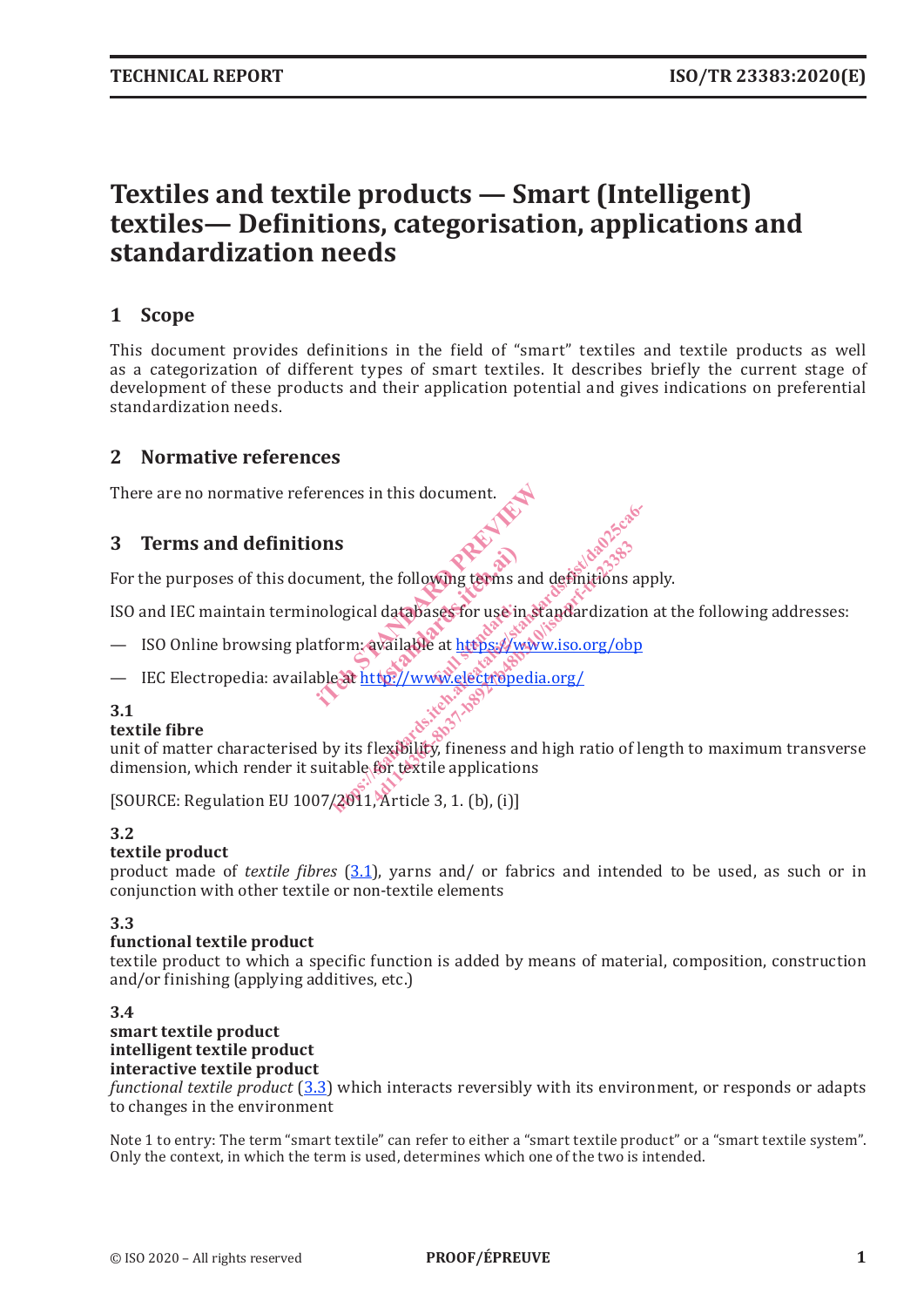#### **3.5**

#### **environment**

#### **surroundings**

circumstances, objects, or conditions, which surround a textile product or textile product or the user of that material or product

#### **3.6**

#### **non-textile element**

product which is not composed of *textile fibres* (3.1)

Note 1 to entry: Non-textile element(s) can include elements used for garment construction, for example slide fastener(s), press stud(s), button(s), membranes, non-textile patches, prints, coatings, finishes.

Note 2 to entry: Non-textile element(s) can also include elements with functionalities listed in 4.1 and 4.2.

#### **3.7**

#### **textile system**

assemblage of textile product(s) and non-textile element(s)

#### **3.8**

#### **smart textile system**

textile-based system which exhibits an intended and exploitable response as a reaction either to changes in its surroundings/environment or to an external signal/input its an intended and exploitable r<br>nment or to an external signal/inprovement or to an external signal/inprovement<br>tile products of the products of the product of the products of the product of the product of the product of

# **4 Functional and smart textile products** oductsp. R.R. (standard)

#### **4.1 Functional textile products**

#### **4.1.1 General**

Functional textile products can be components of smart textile systems and hence functional textile<br>products, which are relevant for these smart textile systems, are discussed here. This is illustrated by<br>the following ex products, which are relevant for these smart textile systems, are discussed here. This is illustrated by<br>the following examples.<br>EXAMPLE 1 A textile recistors of the second continuous second continuous second continuous se the following examples. is an intended and exploitable responses as<br>ment or to an external signal/input<br>**le products.**<br>**Exploitable**<br>**de products.**<br>**Alta dandards.**<br>**Alta dandards.**<br>**Alta dandards.**<br>**Alta dandards.**<br>**Alta dandards.**<br>**Alta dandard** 

EXAMPLE 1 A textile resistance heater

- Functional textile product: a conductive material forming the basis of a resistance heater in a textile system.
- Smart textile system: a textile resistance heater as (part of) a textile system, connected to an electrical power supply which can only be switched on and off manually or a resistance heater as part of a textile system, connected to an electrical power supply with a regulated power output and equipped with a temperature sensor as to maintain a constant temperature around the heater.

#### EXAMPLE 2 Optical fibres

- Functional textile product: optical fibres used as part of a textile system
- Smart textile system: optical fibres as (part of) a textile system, connected to a light source which can only be switched on and off manually or optical fibres as part of a textile system, connected to a light source with a regulated power output and equipped with a sensor to adjust the illumination level to the amount of light present due to other light sources in the surroundings of the textile system.

#### **4.1.2 Electrically conductive textile product**

Electrically conductive textile product conducts an electrical current or supply an electric field to a device. Electrical conduction is the movement of electrically charged particles through an electrical